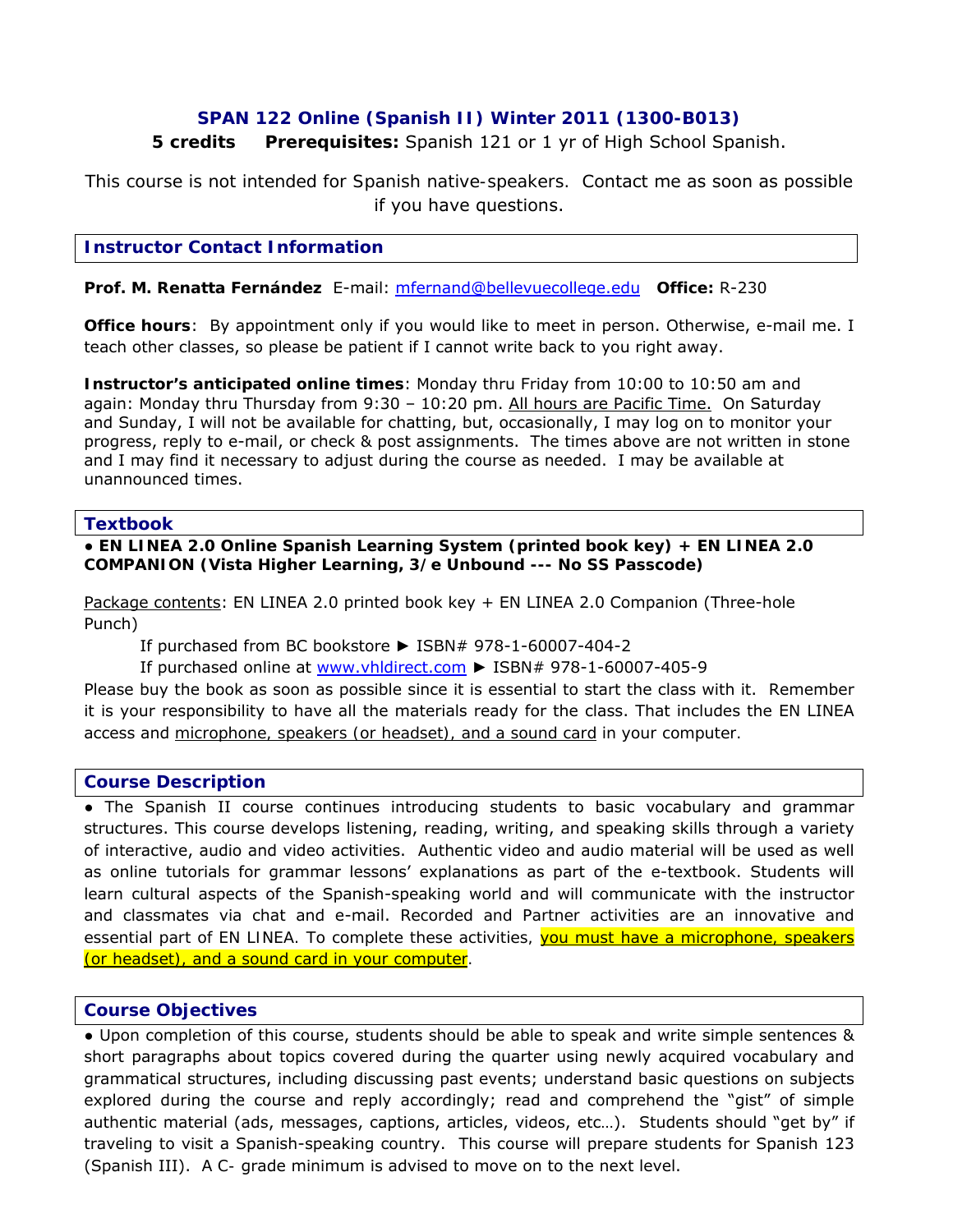# Topics Covered

● We will cover 5 lessons (**lessons 6-10**) of the e-textbook EN LINEA. (You may see all lessons displayed on the EN LINEA website; please ignore what not covered this quarter.)

●Topics covered will include: VOCABULARY: Clothing & shopping, negotiating a price & buying, colors, more adjectives, daily routines, personal hygiene, time expressions, food & food descriptions, meals, parties & celebrations, personal relationships, stages of life, health & medical terms, parts of the body, symptoms & medical conditions, health professions. GRAMMAR: *saber & conocer*, indirect object pronouns, past tense: (*pretérito & imperfecto*), demonstrative adjectives & pronouns, reflexive verbs, indefinite & negative words, verbs like *gustar*, double object pronouns, comparisons, superlatives, pronouns after prepositions, constructions with *se,* adverbs, *¿Qué?* & *¿Cuál?* CULTURA: open-air markets, Carolina Herrera, *la siesta, ir de tapas*, fruits & vegetables of the Americas, *Semana Santa* celebrations, the *Viña del Mar Festival*, health services in Spanish-speaking countries, healers & shamans; *Cuba, Perú, Guatemala, Chile, Costa Rica*.

## **Calendar**

● Check the course calendar everyday (before you log-on to *Quia*/EN LINEA). Please do not use the calendar to link to QUIA, you will have to log in directly in QUIA using your username and password. I am not using the Blackboard Vista Calendar. Instead I am going to e-mail the Calendar the first day of the quarter. Save it or print it for easy consultation. The calendar will list when a new lesson begins by its title, the quizzes & test dates, projects, deadlines, and holidays. The dates listed on the e-textbook EN LINEA site are Lesson deadlines, but the dates listed on the calendar are a suggestion for setting the pace of the class. If a test date or any other important deadline should change, I will post the news under "Announcements'' on our Blackboard Vista site.

## **Communication**

● Communication will take place via e-mail and chat in Blackboard Vista only. If you need to contact me, e-mail me to my Blackboard Vista account Please try to write in Spanish as much as possible.

#### Blackboard Vista and the calendar should be checked at least once a day.

If this is your first on-line course, it's bound to be a bit confusing at the beginning. Don't be afraid to ask questions or admit you're having trouble with something. Feel free to email me to my Blackboard Vista account or post your questions in the student to student discussion board. Your classmates may be able to answer before I do.

| <b>Grades</b>             |     |    |                    |           |      |           |  |
|---------------------------|-----|----|--------------------|-----------|------|-----------|--|
| <b>Grade Distribution</b> |     |    | <b>Grade Scale</b> |           |      |           |  |
| 5 Tests (Pruebas)         | 20% | A  |                    | 100-93    |      | $76 - 73$ |  |
| 10 Quizzes                | 10% | A- |                    | $92 - 90$ | $C-$ | $72 - 70$ |  |
| <b>Discussions Posts</b>  | 10% | B+ |                    | 89-87     | $D+$ | 69-67     |  |
| Oral Project              | 20% | B  |                    | 86-83     | D    | 66-60     |  |
| Assignments (Tareas)      | 15% | B- |                    | 82-80     | F    | $59-0$    |  |
| Final Exam (Examen final) | 25% |    |                    | $79 - 77$ |      |           |  |

# • **IMPORTANT: NO MAKE UP QUIZ/TEST/EXAM WILL BE PROVIDED.** HONOR DEADLINES by following our course calendar. Remember tests are always open for 24 hours and they will be due at 11:59pm of the due date.

If you cannot commit to this course for lack of time or other unforeseen circumstances in your life, please withdraw promptly rather than incur an inevitable and GPA-damaging failing grade (F).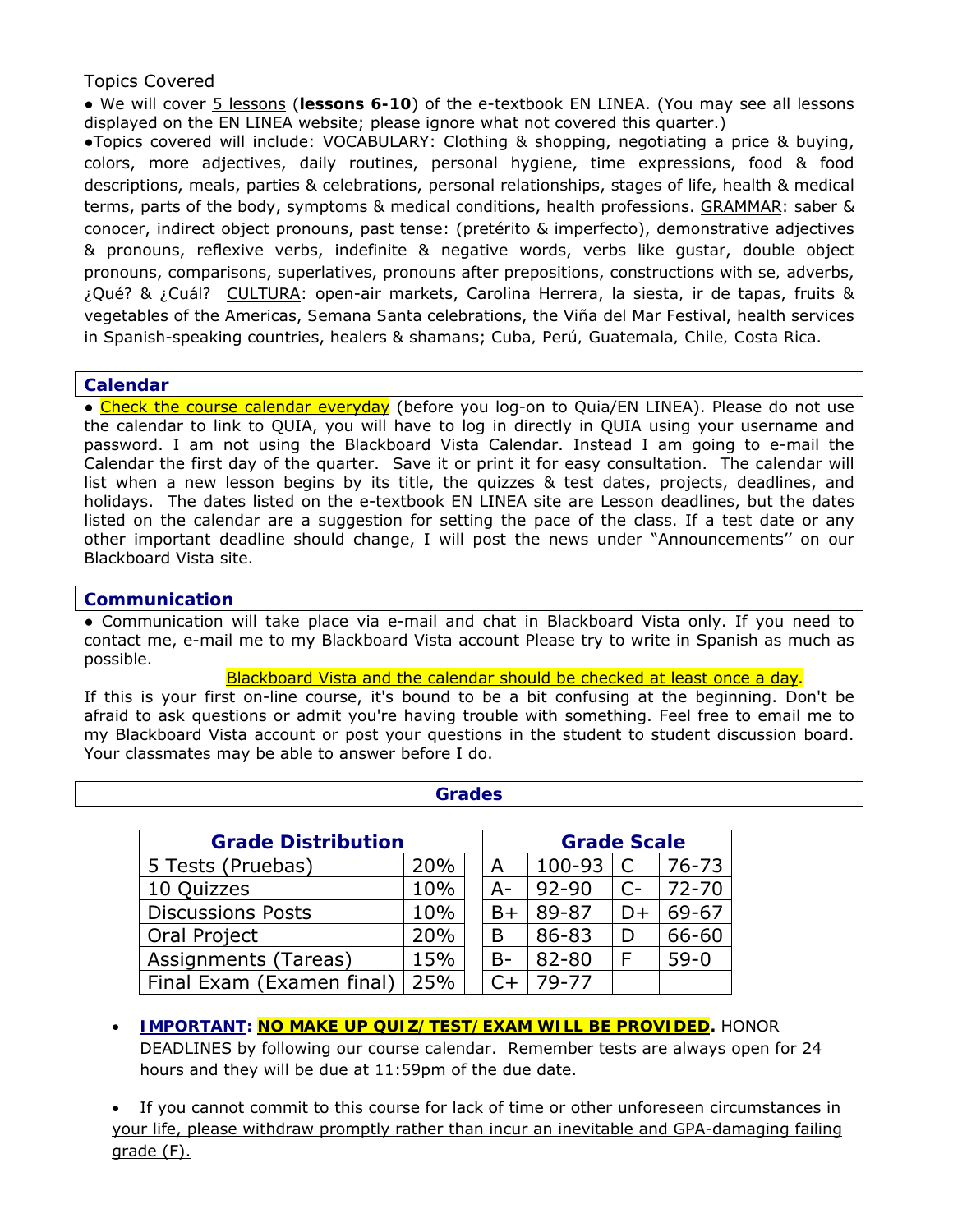• Please note: Even though there are five chapter tests, only four will count towards your final grade. **I will drop the lowest test score. If you miss a test you will be able to drop that test.** However, this does not apply to the Final Exam. *You must take it to receive a score for the Final Exam.* Make sure to turn in the homework of the Lesson on time, even if you drop the test.

## **Verification of Attendance**

In order to be able to send you the attendance verification for Financial Aid, you will need to get the E-text: *En Línea,* and take the first Contextos Quiz. Once you have submitted the first quiz, please send me a message requesting the letter. Make sure to include your name and Student ID. Once you have a hard copy of the letter take it to the Financial Aid Office in person.

## **Online conduct & etiquette**

- Be respectful of instructor and classmates at all time. No vulgar and offensive language will be tolerated. Do not abbreviate words but use correct spelling when typing in Spanish. English IM and SMS lingo you normally use do not correspond in Spanish and should not be used in our course. *¡Gracias!*
- Please do not use an electronic translator from English into Spanish. Especially not to write sentences or paragraphs. You will receive a 0 in that work; and believe me I will notice it right away.

## **Respect and Diversity**

Bellevue Community College is committed to maintaining an environment in which every member of the campus community feels welcome to participate in the life of the college, free from harassment and discrimination.

MY CLASSROOM is an LGBTQ Safe Space where I welcome your individuality, and I will defend your right to be yourself in the spirit of learning and in an environment of mutual respect. We are all here to learn. I am committed to maintaining an environment wherein we all feel safe to do so.

## **Disability Services**

Students with disabilities who have accommodation needs are required to meet with the Director of the Disability Resource Center (in Room B132) to establish their eligibility for accommodation. The Disability Resource Center serves students with a wide array of learning challenges and disabilities. If you are a student who has a disability or learning challenge for which you have documentation or have seen someone for treatment and if you feel you may need accommodations in order to be successful in college, please contact DRC as soon as possible. The DRC office is located in B 132 or you can call the reception desk at 425.564.2498. Deaf students can reach DRC by video phone at 425-440-2025 or by TTY at 425-564-4110. Please visit the website for application information into the program and other helpful links at www.bellevuecollege.edu/drc

### **Arts & Humanities Division Procedures & Expectations (\*)**

Please consult the Arts and Humanities website for students' procedures and expectations. Become familiar will all 15 points! \*

- http://www.bellevuecollege.edu/artshum/policy.html
- http://www.bellevuecollege.edu/artshum/AHGdlns-StdntGrwth.htm